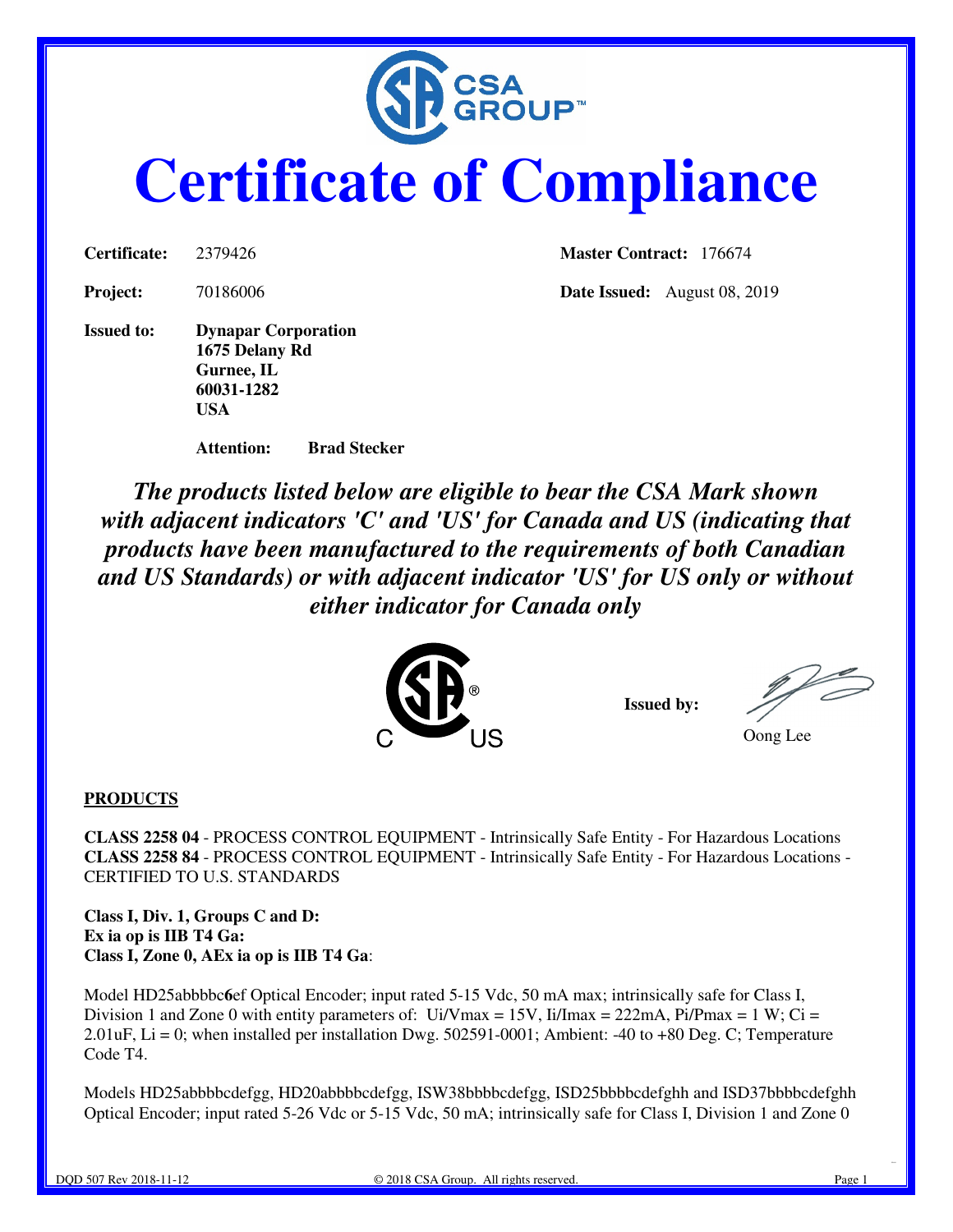

**Certificate:** 2379426

**Master Contract:** 176674 **Date Issued:** August 08, 2019

**Project:** 70186006

with entity parameters of: Ui/Vmax = 28V, Ii/Imax = 222mA, Pi/Pmax = 1 W; Ci = 0.6uF, Li = 0; when installed per installation Dwg. 502591-0001; Ambient: -40 to +80 Deg. C; Temperature Code T4.

#### **Nomenclature:**

HD25abbbbcdefgg

Where :a (Model Code) =  $1, 2, 3$ 

- b (PPR) = 0000 to 9999 any four digit numerical combination
- c (Shaft) = 0 to 9, A to Z
- d (Electrical ratings) =  $0, 2, 3, 4, 6, F, G$
- e (Termination) = 0 to 9, A to Z
- $f$  (Options) = A to Y
- $g$  (Special) = blank, 01 to 99, AA to ZZ

#### HD20abbbbcdefgg

Where :a (Model Code) =  $1, 2, 3$ b (PPR) = 0000 to 9999 - any four digit numerical combination c (Shaft) = 0 to 9, A to Z d (Electrical ratings) =  $0, 2, 3, 4, F, G$ e (Termination) = 0 to 9, A to Z  $f$  (Options) = A to R  $g$  (Special) = blank, 01 to 99, AA to ZZ

#### ISW38bbbbcdefgg

Where :b (PPR) = 0000 to 9999 - any four digit numerical combination  $c$  (Shaft) = 0, 1, 2 d (Output format) = 0, 1, 2, 3, 4, 5, 6, 7, A, C, D, E, F, G, H, J, K, L, M, N, P e (Termination) = 0, 1, 2, 5, 6, 7, 8, A, C, D, H, J, K, M, N  $f$  (Options) = 0, 1, 2, 3, 4, 5  $g$  (Special) = blank, 01 to 99, AA to ZZ

#### ISD25bbbbcdefghh

Where :b (PPR) = 0000 to 9999 - any four digit numerical combination  $c$  (Shaft) = 0, 1, 2, 3, 4, 5, 6, 7, 8, 9, A, C, D d (Output format) = 0, 1, 2, 3, 4, 5, 6, 7, A, C, D, E, F, G, H, J, K, L, M e (Termination) = 0, 1, 2, 5, 6, 7, 8, A, C, D, E, H, J, K, L, M, N  $f$  (Options) = 0, 1, 2, 3, 4, 5  $g$  (Special Options) = 01, 02 h (Special) = blank, 01 to 99, AA to  $ZZ$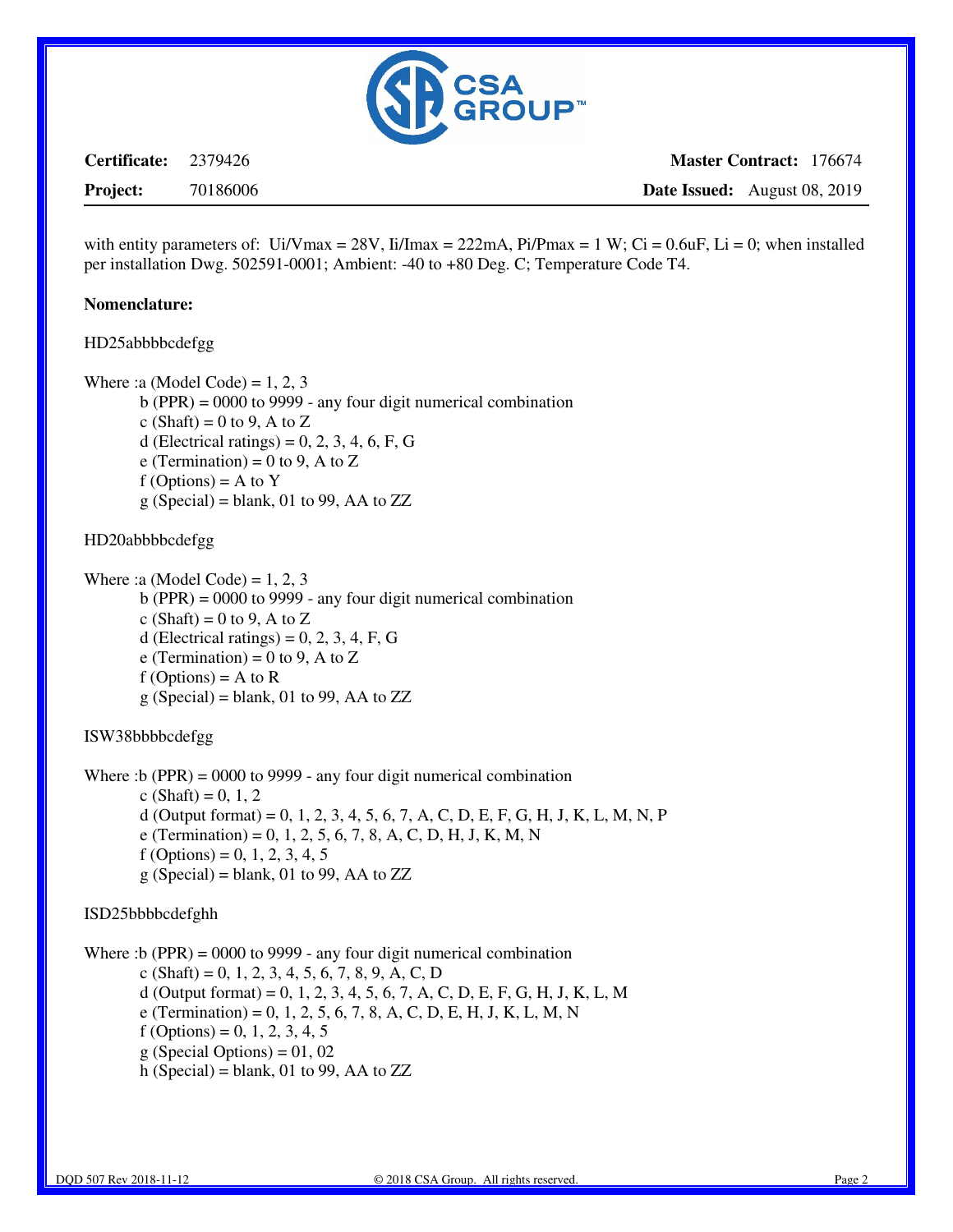

**Certificate:** 2379426

**Project:** 70186006

**Master Contract:** 176674 **Date Issued:** August 08, 2019

#### ISD37bbbbcdefghh

Where :b (PPR) = 0000 to 9999 - any four digit numerical combination

- $c$  (Shaft) = 0, 1, 2, 3, 4, 5, 6, 7, 8, 9, A, C, D, E, F, G, H, P, R
- d (Output format) = 0, 1, 2, 3, 4, 5, 6, 7, A, C, D, E, F, G, H, J, K, L, M
- e (Termination) = 0, 1, 2, 5, 6, 7, 8, 9, A, C, D, H, J, K, L, M, N, T
- $f$  (Options) = 0, 1, 2, 3, 4, 5, 6, 7, A, C, D, E
- $g$  (Special Options) = 01, 02
- h (Special) = blank, 01 to 99, AA to  $ZZ$

## **Conditions of Acceptability**

• Light metals may be used as the accessible surface of this equipment. In rare cases, ignition sources due to impact and friction sparks could occur. This shall be considered when the equipment is installed in Zone 0 locations.

### **APPLICABLE REQUIREMENTS**

| $C22.2$ No. 0-10                         | General Requirements - Canadian Electrical Code, Part II      |
|------------------------------------------|---------------------------------------------------------------|
| CAN/CSA C22.2 No. 61010-1-12,            | Safety Requirements for Electrical Equipment for              |
| UPD1:2015, UPD2:2016, AMD1:2018,         | Measurement, Control, and Laboratory Use - Part 1: General    |
| Edition 3                                | Requirements                                                  |
| CAN/CSA C22.2 No. 60079-0:15 (R2018),    | Electrical apparatus for explosive gas atmospheres - Part 0:  |
| Edition 3                                | General requirements                                          |
| CAN/CSA C22.2 No. 60079-11:14 (R2018),   | Electrical apparatus for explosive gas atmospheres - Part 11: |
| Edition 2                                | Intrinsic Safety "i"                                          |
| CAN/CSA C22.2 No. 60079-28:16, Edition 1 | Explosive atmospheres – Part 28: Protection of Equipment and  |
|                                          | <b>Transmission Systems using Optical Radiation</b>           |
| UL 61010-1-12, AMD1:2018, Edition 3      | Electrical Equipment For Measurement, Control, and            |
|                                          | Laboratory Use; Part 1: General Requirements                  |
| UL 60079-0-2013 (R2017), Edition 6       | Electrical Apparatus for Explosive Gas Atmospheres - Part 0:  |
|                                          | <b>General Requirements</b>                                   |
| UL 60079-11-2018, Edition 6              | Electrical apparatus for Explosive Gas Atmospheres - Part 11: |
|                                          | Intrinsic Safety "i"                                          |
| ANSI/UL 60079-28-2017, Edition 2         | Explosive Atmospheres – Part 28: Protection of Equipment      |
|                                          | and Transmission Systems using Optical Radiation              |
|                                          |                                                               |